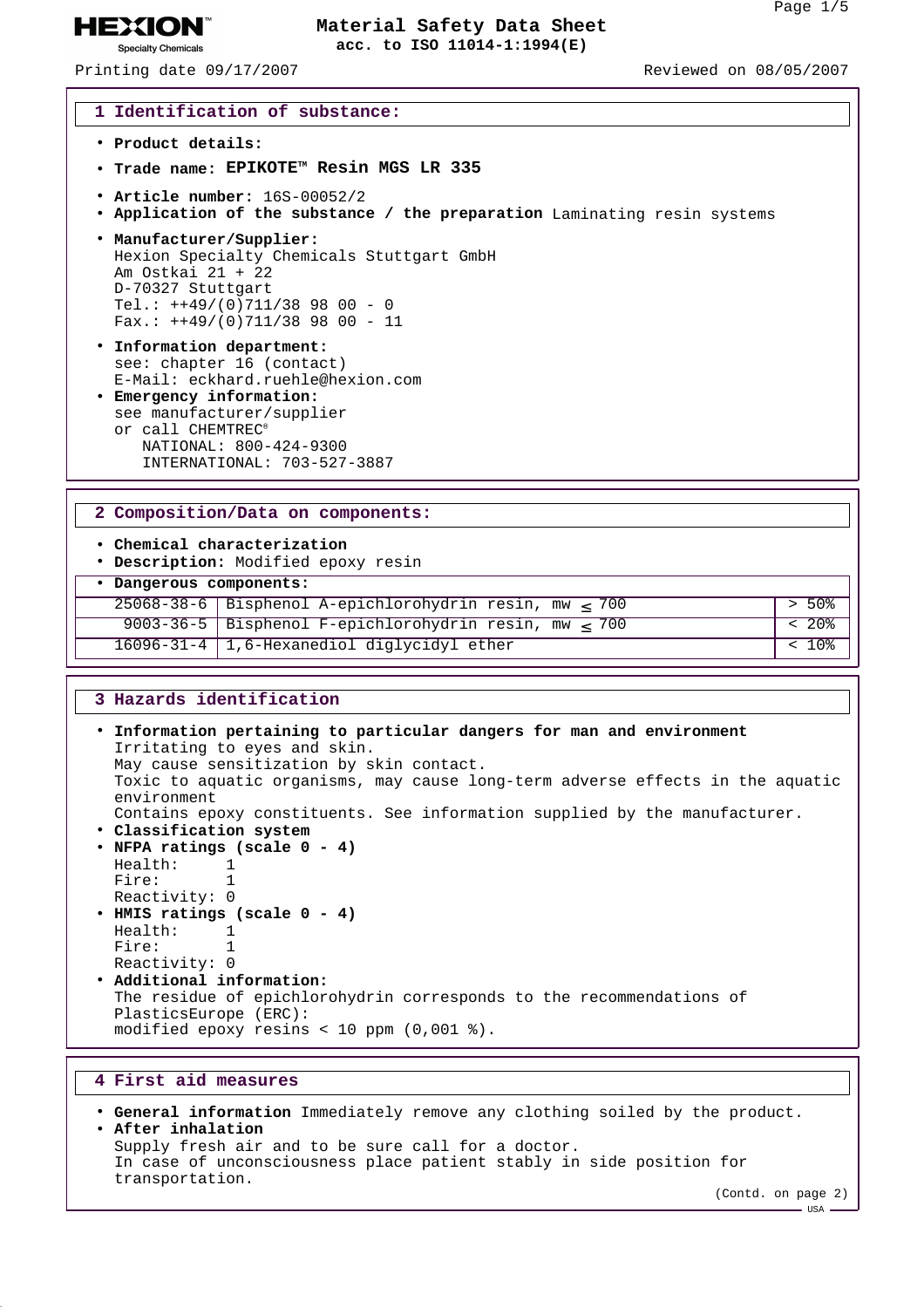Printing date 09/17/2007 Reviewed on 08/05/2007

(Contd. of page 1)

# **Trade name: EPIKOTETM Resin MGS LR 335**

- **After skin contact** Immediately wash with water and soap and rinse thoroughly. If skin irritation continues, consult a doctor.
- **After eye contact** Rinse opened eye for several minutes under running water. Seek immediate medical advice. • **After swallowing** Rinse out mouth and then drink plenty of water.
	- If symptoms persist consult doctor.

## **5 Fire fighting measures**

• **Suitable extinguishing agents** CO2, extinguishing powder or water spray. Fight larger fires with water spray or alcohol resistant foam. • **For safety reasons unsuitable extinguishing agents** Water with full jet. • **Special hazards caused by the material, its products of combustion or resulting gases:** In case of fire, the following can be released: Carbon monoxide (CO) In certain fire conditions, traces of other toxic gases cannot be excluded, e.g.: Hydrogen chloride (HCl) • **Protective equipment:** Wear fully protective suit. Wear self-contained respiratory protective device. • **Additional information** Collect contaminated fire fighting water separately. It must not enter the sewage system. Dispose of fire debris and contaminated fire fighting water in accordance with official regulations.

## **6 Accidental release measures**

• **Person-related safety precautions:** Wear protective equipment. Keep unprotected persons away. • **Measures for environmental protection:** Do not allow product to reach sewage system or any water course. Do not allow to penetrate the ground/soil. • **Measures for cleaning/collecting:** Absorb with liquid-binding material (sand, diatomite, acid binders, universal binders, sawdust). Dispose contaminated material as waste according to item 13.

# **7 Handling and storage**

- **Handling** • **Information for safe handling:** Ensure good ventilation/exhaustion at the workplace. • **Information about protection against explosions and fires:** No special measures required. • **Storage** • **Requirements to be met by storerooms and receptacles:** Prevent any seepage into the ground. • **Information about storage in one common storage facility:** Not required. • **Further information about storage conditions:**
	- Store in cool, dry conditions in well sealed receptacles.

(Contd. on page 3)

 $-$  USA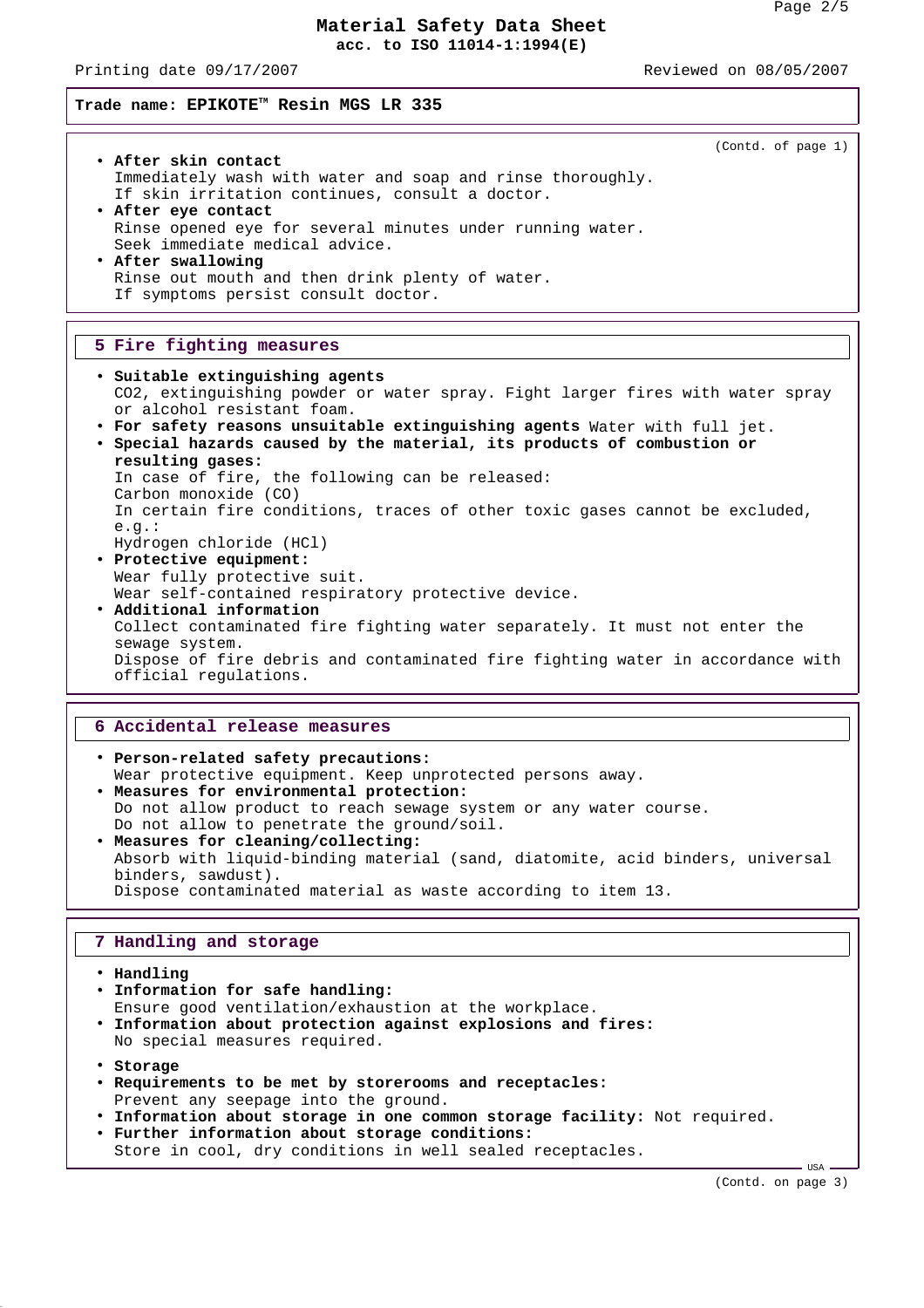Printing date 09/17/2007 Reviewed on 08/05/2007

# **Trade name: EPIKOTETM Resin MGS LR 335**

(Contd. of page 2)

### **8 Exposure controls and personal protection**

- **Additional information about design of technical systems:** No further data; see item 7.
- **Personal protective equipment**
- **General protective and hygienic measures** Immediately remove all soiled and contaminated clothing Wash hands before breaks and at the end of work. Avoid contact with the eyes and skin.
- **Breathing equipment:** Not necessary if room is well-ventilated.
- **Protection of hands:** Plastic gloves • **Material of gloves** Butyl rubber, BR Nitrile rubber, NBR
- **Penetration time of glove material** The exact break through time has to be found out by the manufacturer of the protective gloves and has to be observed.
- **Eye protection:** Safety glasses.
- **Body protection:** Protective work clothing.

## **9 Physical and chemical properties:**

• **General Information**

| Form:<br>Color:<br>Odor:                                                                   | fluid<br>Yellowish<br>Weak, characteristic |
|--------------------------------------------------------------------------------------------|--------------------------------------------|
| • Change in condition<br>Boiling point/Boiling range: $> 200^{\circ}$ ( $> 392^{\circ}$ F) |                                            |
| • Flash point:                                                                             | $> 125^{\circ}$ C (> 257°F) (ISO 2719)     |
| • Vapor pressure at 20°C (68°F): < 0.1 hPa (< 0 mm Hq)                                     |                                            |
| • Density at 20 $\degree$ C (68 $\degree$ F):                                              | $1.15 - 1.17$ q/cm3 (DIN 53217)            |
| • Solubility in / Miscibility with<br>Water:                                               | Not miscible or difficult to mix           |

## **10 Stability and reactivity**

- **Thermal decomposition / conditions to be avoided:** No decomposition if used and stored according to specifications. • **Dangerous reactions** May produce violent reactions with bases and numerous organic substances including alcohols and amines Exothermic polymerization
- **Dangerous products of decomposition:** Irritant gases/vapors

### **11 Toxicological information**

• **Acute toxicity:**

| . LD/LC50 values that are relevant for classification: |  |                                             |  |  |
|--------------------------------------------------------|--|---------------------------------------------|--|--|
| 25068-38-6 Bisphenol A-epichlorohydrin resin, mw < 700 |  |                                             |  |  |
|                                                        |  | Oral   LD50   11400 mg/kg (rat)             |  |  |
|                                                        |  | Dermal   LD50 $\vert$ > 2000 mg/kg (rabbit) |  |  |
| . Primary irritant effect:                             |  |                                             |  |  |
| • on the skin: Irritant to skin and mucous membranes.  |  |                                             |  |  |

• **on the eye:** Irritating effect.

(Contd. on page 4)

 $-$  USA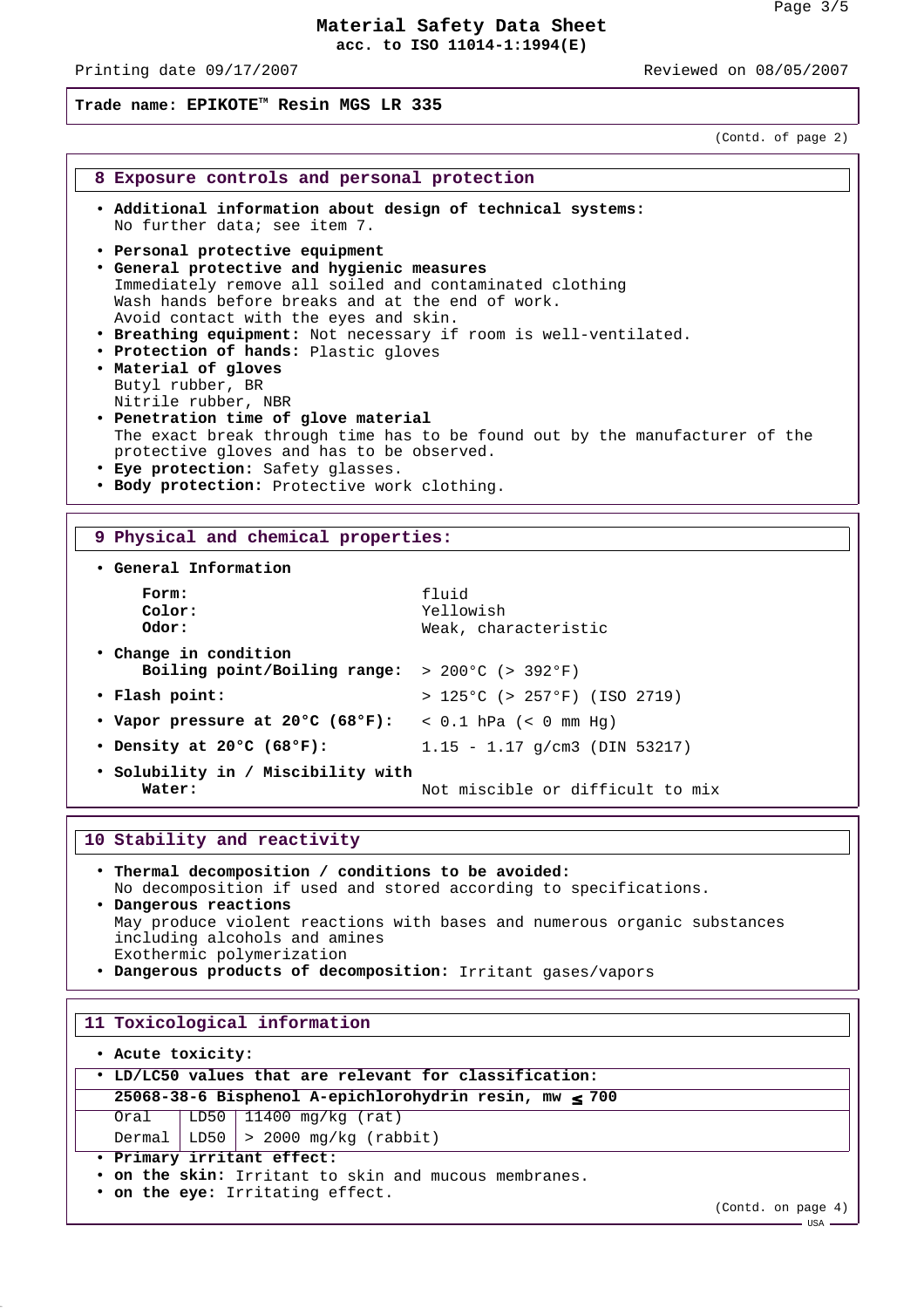Printing date 09/17/2007 Reviewed on 08/05/2007

## **Trade name: EPIKOTETM Resin MGS LR 335**

• **Sensitization:** Sensitization possible through skin contact.

(Contd. of page 3)

### **12 Ecological information:**

- **Ecotoxical effects:**
- **Acquatic toxicity:**
- **Type of test Effective concentration Method Assessment** Rainbow trout  $LC 50 (96h)$  1.5 - 7.7 mg/l Daphnia magna EC 50 (24h) 1.1 - 3.6 mg/l Green algae EC 50 (96 h) 220 mg/l (bisphenol-A-epichlorohydrin resin MG  $\leq$  700) • **General notes:** Do not allow product to reach ground water, water course or sewage system.

## **13 Disposal considerations**

- **Product:**
- **Recommendation**

Remove according to local authority recommendations, e.g. convey to a licensed incinerator.

- **Uncleaned packagings:**
- **Recommendation:** Disposal must be made according to official regulations.

#### **14 Transport information**

| • DOT regulations:<br>• Hazard class:<br>• Identification number:<br>• Packing group:<br>. Proper shipping name (technical name): ENVIRONMENTALLY HAZARDOUS SUBSTANCE,<br>• Label<br>• Land transport ADR/RID (cross-border) | 9<br>UN3082<br>III<br>LIQUID, N.O.S. (Epoxide derivatives)<br>9                      |
|------------------------------------------------------------------------------------------------------------------------------------------------------------------------------------------------------------------------------|--------------------------------------------------------------------------------------|
| • ADR/RID class:                                                                                                                                                                                                             | 9 Miscellaneous dangerous substances<br>and articles                                 |
| • Packaging group:                                                                                                                                                                                                           | TTT                                                                                  |
| · Description of goods:                                                                                                                                                                                                      | 3082 ENVIRONMENTALLY HAZARDOUS<br>SUBSTANCE, LIQUID, N.O.S. (EPOXIDE<br>DERIVATIVES) |
| . Maritime transport IMDG:                                                                                                                                                                                                   |                                                                                      |
| · IMDG Class:                                                                                                                                                                                                                | 9                                                                                    |
| • UN Number:                                                                                                                                                                                                                 | 3082                                                                                 |
| $\cdot$ Label                                                                                                                                                                                                                | $9 + MP$                                                                             |
| • Packaging group:                                                                                                                                                                                                           | TTT                                                                                  |
| • EMS Number:                                                                                                                                                                                                                | $F-A$ , $S-F$                                                                        |
| . Marine pollutant:                                                                                                                                                                                                          | yes                                                                                  |
| • Propper shipping name:                                                                                                                                                                                                     | ENVIRONMENTALLY HAZARDOUS SUBSTANCE,<br>LIQUID, N.O.S. (Epoxide derivatives)         |
| . Air transport ICAO-TI and IATA-DGR:                                                                                                                                                                                        |                                                                                      |
| · ICAO/IATA Class:                                                                                                                                                                                                           | 9                                                                                    |
| • UN/ID Number:                                                                                                                                                                                                              | 3082                                                                                 |
| • Label                                                                                                                                                                                                                      | 9                                                                                    |
| • Packaging group:                                                                                                                                                                                                           | III                                                                                  |
| • Propper shipping name:                                                                                                                                                                                                     | ENVIRONMENTALLY HAZARDOUS SUBSTANCE,<br>LIOUID, N.O.S. (Epoxide derivatives)         |

(Contd. on page 5)

 $-$  USA